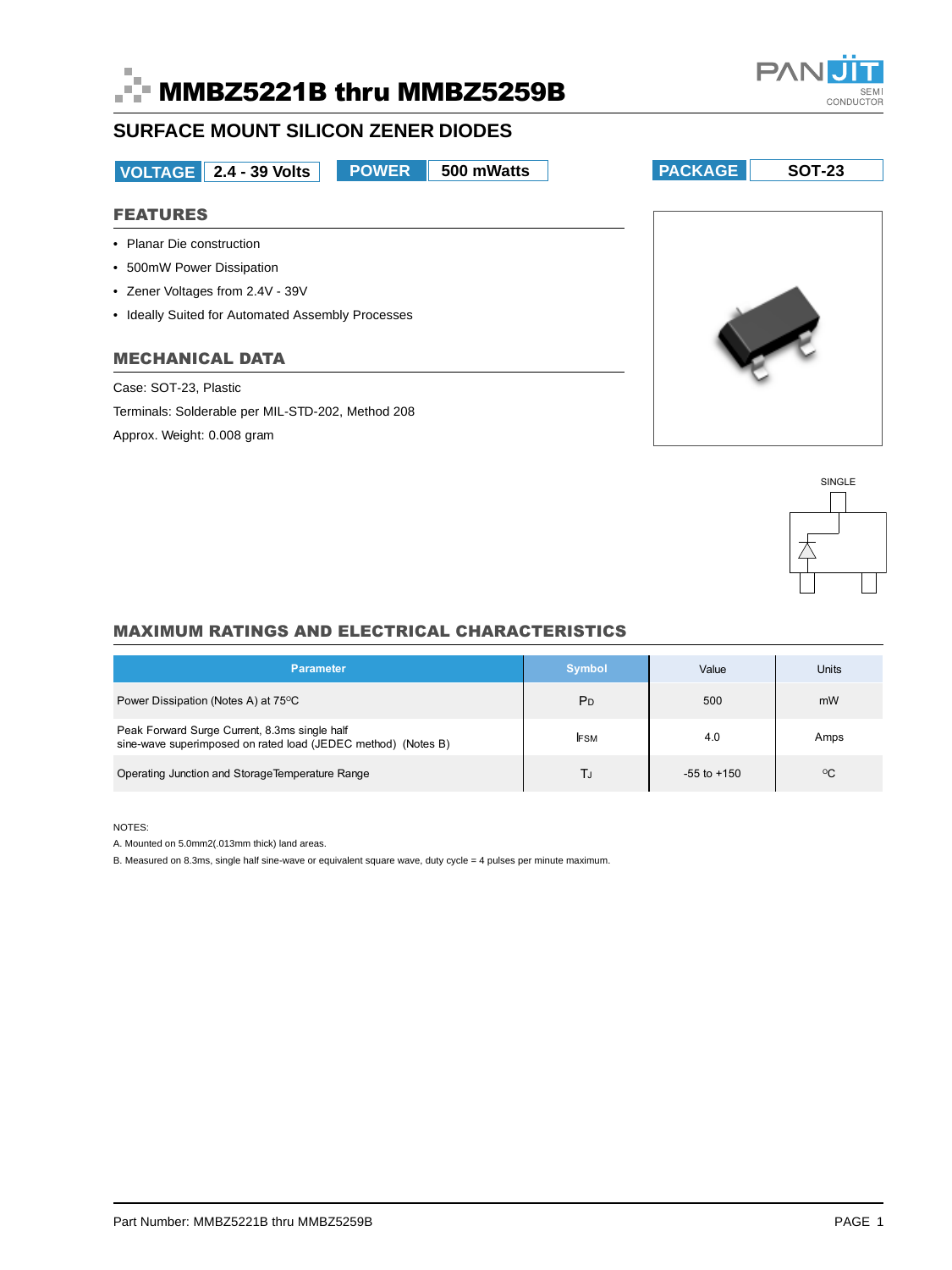

# MMBZ5221B thru MMBZ5259B



ELECTRICAL CHARACTERISTICS (TA=25°C unless otherwise noted) VF=1.2V max, IF=100mA for all types.

| <b>Part Number</b>      | <b>Nominal Zener Voltage</b> |        | <b>Max. Zener Impedance</b> |                |                     | <b>Max Reverse</b><br><b>Leakage Current</b> |               | <b>Typical Temp.</b><br><b>Coefficient</b> | Max. Zener<br><b>Current</b> |          |      |
|-------------------------|------------------------------|--------|-----------------------------|----------------|---------------------|----------------------------------------------|---------------|--------------------------------------------|------------------------------|----------|------|
|                         | $Vz$ $@$ $ z $               |        | $ZzT$ $\omega$ $ zT $       |                | $ZzK$ $\omega$ $zK$ |                                              | $IR$ $@$ $VR$ |                                            | <b>Tc</b>                    | Izм@Та   |      |
|                         | Nom. V                       | Min. V | Max. V                      | Ω              | mA                  | $\Omega$                                     | mA            | nA                                         | $\vee$                       |          | mA   |
| 500 mWatts Zener Diodes |                              |        |                             |                |                     |                                              |               |                                            |                              |          |      |
| <b>MMBZ5221B</b>        | 2.4                          | 2.28   | 2.52                        | 30             | 20                  | 1200                                         | 0.25          | 100                                        | $\mathbf{1}$                 | $-0.070$ | 188  |
| <b>MMBZ5222B</b>        | 2.5                          | 2.38   | 2.63                        | 30             | 20                  | 1250                                         | 0.25          | 100                                        | $\mathbf{1}$                 | $-0.065$ | 180  |
| <b>MMBZ5223B</b>        | 2.7                          | 2.57   | 2.84                        | 30             | 20                  | 1300                                         | 0.25          | 75                                         | $\mathbf{1}$                 | $-0.060$ | 167  |
| <b>MMBZ5225B</b>        | 3                            | 2.85   | 3.15                        | 30             | 20                  | 1600                                         | 0.25          | 50                                         | $\mathbf{1}$                 | $-0.055$ | 150  |
| MMBZ5226B               | 3.3                          | 3.14   | 3.47                        | 28             | 20                  | 1600                                         | 0.25          | 25                                         | $\mathbf{1}$                 | 0.030    | 138  |
| <b>MMBZ5227B</b>        | 3.6                          | 3.42   | 3.78                        | 24             | 20                  | 1700                                         | 0.25          | 15                                         | $\mathbf{1}$                 | 0.030    | 126  |
| <b>MMBZ5228B</b>        | 3.9                          | 3.71   | 4.1                         | 23             | 20                  | 1900                                         | 0.25          | 10                                         | 1                            | $+0.038$ | 115  |
| <b>MMBZ5229B</b>        | 4.3                          | 4.09   | 4.52                        | 22             | 20                  | 2000                                         | 0.25          | 5                                          | $\mathbf{1}$                 | $+0.038$ | 106  |
| <b>MMBZ5230B</b>        | 4.7                          | 4.47   | 4.94                        | 19             | 20                  | 1900                                         | 0.25          | 5                                          | $\overline{2}$               | $+0.045$ | 97   |
| MMBZ5231B               | 5.1                          | 4.85   | 5.36                        | 17             | 20                  | 1600                                         | 0.25          | 5                                          | $\overline{2}$               | $+0.050$ | 89   |
| <b>MMBZ5232B</b>        | 5.6                          | 5.32   | 5.88                        | 11             | 20                  | 1600                                         | 0.25          | 5                                          | 3                            | $+0.058$ | 81   |
| MMBZ5234B               | 6.2                          | 5.89   | 6.51                        | $\overline{7}$ | 20                  | 1000                                         | 0.25          | 5                                          | $\overline{4}$               | $+0.062$ | 73   |
| <b>MMBZ5235B</b>        | 6.8                          | 6.46   | 7.14                        | 5              | 20                  | 750                                          | 0.25          | 3                                          | 5                            | $+0.065$ | 67   |
| <b>MMBZ5236B</b>        | 7.5                          | 7.13   | 7.88                        | 6              | 20                  | 500                                          | 0.25          | 3                                          | 6                            | $+0.068$ | 61   |
| MMBZ5237B               | 8.2                          | 7.79   | 8.61                        | 8              | 20                  | 500                                          | 0.25          | 3                                          | 6                            | $+0.075$ | 55   |
| MMBZ5239B               | 9.1                          | 8.65   | 9.56                        | 10             | 20                  | 600                                          | 0.25          | 3                                          | 6.5                          | $+0.076$ | 50   |
| MMBZ5240B               | 10                           | 9.5    | 10.5                        | 17             | 20                  | 600                                          | 0.25          | 3                                          | 8                            | $+0.077$ | 45   |
| MMBZ5241B               | 11                           | 10.45  | 11.55                       | 22             | 20                  | 600                                          | 0.25          | 3                                          | 8.4                          | $+0.079$ | 41   |
| MMBZ5242B               | 12                           | 11.4   | 12.6                        | 30             | 20                  | 600                                          | 0.25          | $\overline{2}$                             | 9.1                          | $+0.082$ | 38   |
| MMBZ5243B               | 13                           | 12.35  | 13.65                       | 13             | 9.5                 | 600                                          | 0.25          | $\mathbf{1}$                               | 9.9                          | $+0.082$ | 35   |
| <b>MMBZ5245B</b>        | 15                           | 14.25  | 15.75                       | 16             | 8.5                 | 600                                          | 0.25          | 0.5                                        | 11                           | $+0.083$ | 30   |
| MMBZ5246B               | 16                           | 15.2   | 16.8                        | 17             | 7.8                 | 600                                          | 0.25          | 0.1                                        | 12                           | $+0.084$ | 28   |
| MMBZ5248B               | 18                           | 17.1   | 18.9                        | 21             | $\overline{7}$      | 600                                          | 0.25          | 0.1                                        | 14                           | $+0.085$ | 25   |
| MMBZ5250B               | 20                           | 19     | 21                          | 25             | 6.2                 | 600                                          | 0.25          | 0.1                                        | 15                           | $+0.086$ | 23   |
| <b>MMBZ5251B</b>        | 22                           | 20.9   | 23.1                        | 29             | 5.6                 | 600                                          | 0.25          | 0.1                                        | 17                           | $+0.086$ | 21   |
| <b>MMBZ5252B</b>        | 24                           | 22.8   | 25.2                        | 33             | 5.2                 | 600                                          | 0.25          | 0.1                                        | 18                           | $+0.087$ | 19.1 |
| MMBZ5254B               | 27                           | 25.65  | 28.35                       | 41             | 5                   | 600                                          | 0.25          | 0.1                                        | 21                           | $+0.087$ | 16.8 |
| MMBZ5255B               | 28                           | 26.6   | 29.4                        | 44             | 4.5                 | 600                                          | 0.25          | 0.1                                        | 21                           | $+0.089$ | 16.2 |
| MMBZ5256B               | 30                           | 28.5   | 31.5                        | 49             | 4.2                 | 600                                          | 0.25          | 0.1                                        | 23                           | $+0.090$ | 15.1 |
| MMBZ5257B               | 33                           | 31.35  | 34.65                       | 58             | 3.8                 | 700                                          | 0.25          | 0.1                                        | 25                           | $+0.091$ | 13.8 |
| MMBZ5258B               | 36                           | 34.2   | 37.8                        | 70             | 3.4                 | 700                                          | 0.25          | 0.1                                        | 27                           | $+0.091$ | 12.6 |
| <b>MMBZ5259B</b>        | 39                           | 37.05  | 40.95                       | 80             | 3.2                 | 800                                          | 0.25          | 0.1                                        | 30                           | $+0.092$ | 11.6 |

NOTE:

1. Tolerance and Type Number Designation. The type numbers listed have a standard tolerance on the nominal zener voltage of ±5%.

2.Specials Available Include:

A. Nominal zener voltages between the voltages shown and tighter voltage tolerances.

B. Matched sets.

3.Zener Voltage (Vz) Measurement. Guarantees the zener voltage when measured at 90 seconds while maintaining the lead temperature (TL) at 30°C, from the diode body.

4.Zener Impedance (ZZ) Derivation. The zener impedance is derived from the 60 cycle ac voltage, which results when an AC current having an rms value equal to 10% of the dc zener current (IzT or Izk) is superimposed on IzT or Izk.

5.Surge Current (IR) Non-Repetitive. The rating listed in the electrical characteristics table is maximum peak, non-repetitive, reverse surge current of 1/2 square wave or equivalent sine wave pulse of 1/120 second duration superimposed on the test current, IzT, per JEDEC registration; however, actual device capability is as described in Figure 5.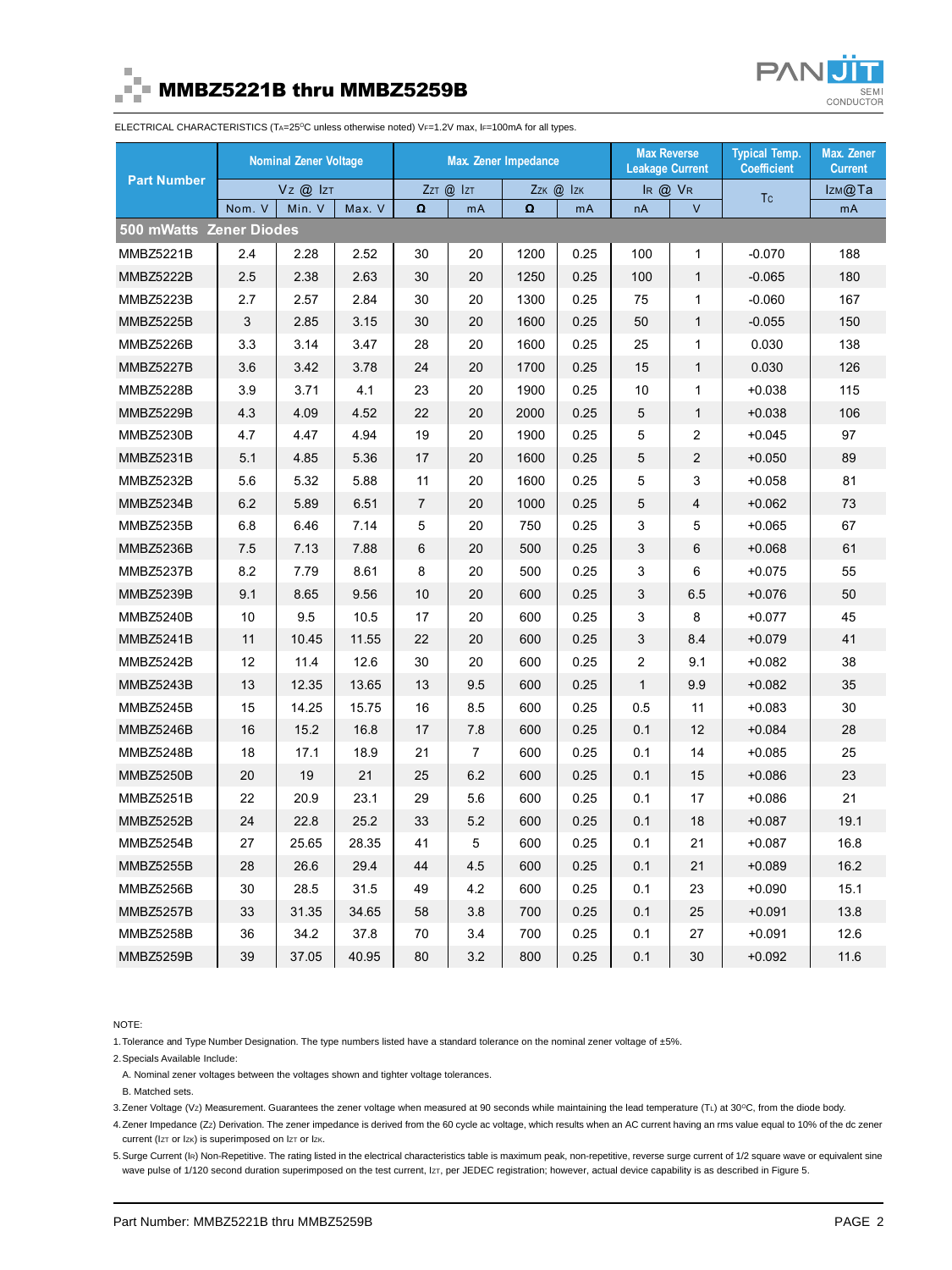



# TYPICAL REVERSE CURRENT

NOMINAL ZENER VOLTAGE, Volts

2 3 4 5 6 7 8 9 10 11 12

TEMPERATURE COEFFICIENT,mV / °C)

TEMPERATURE COEFFICIENT, mV / °C)

> -2 -3





EFFECT OF ZENER VOLTAGE ON ZENER IMPEDANCE





### TYPICAL FORWARD VOLTAGE



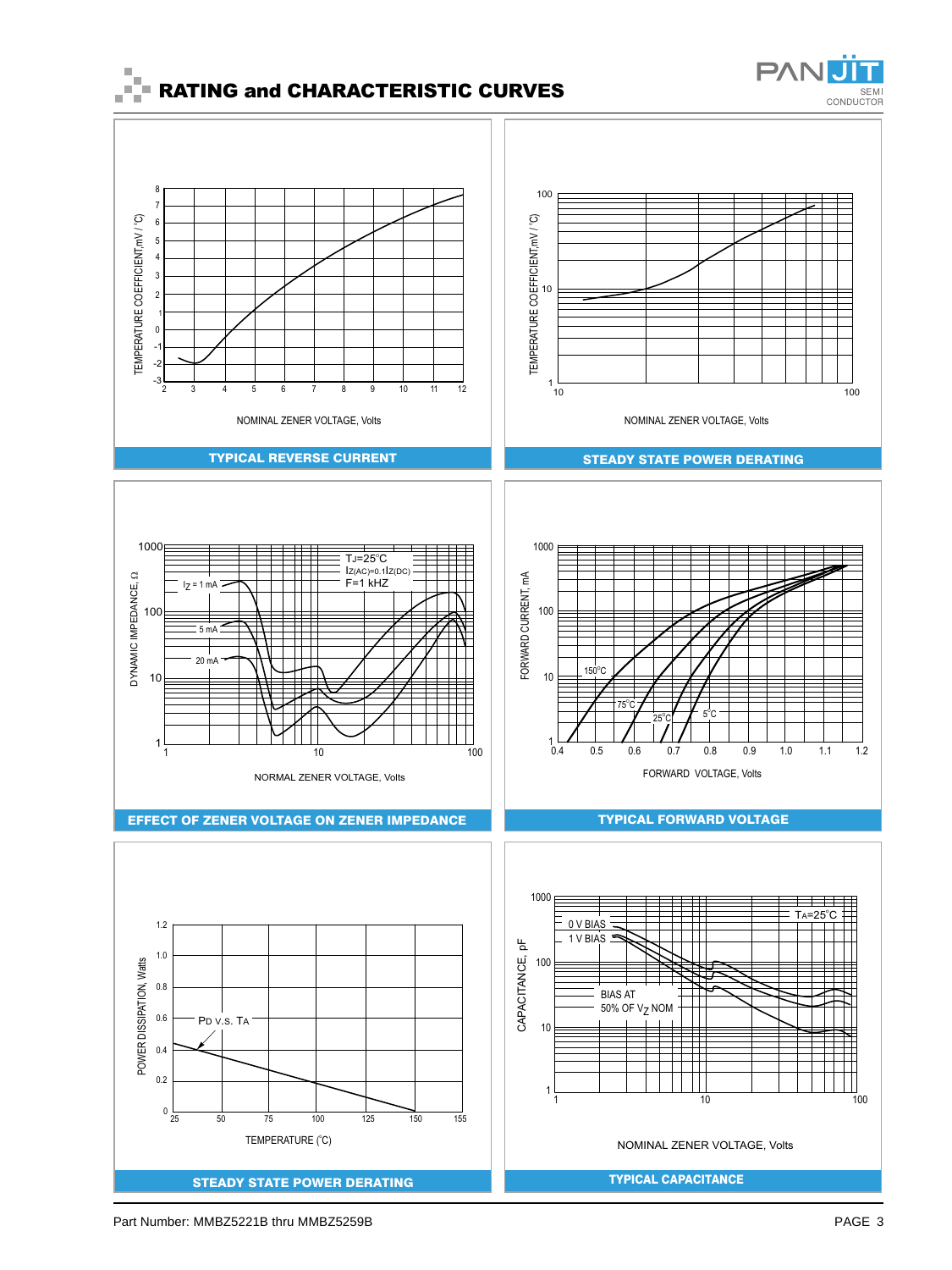

 $Ta = 25^\circ C$ 

# $\begin{array}{cc} \mathbb{I} & \mathbb{I} \\ \mathbb{I} & \mathbb{I} \end{array}$  RATING and CHARACTERISTIC CURVES